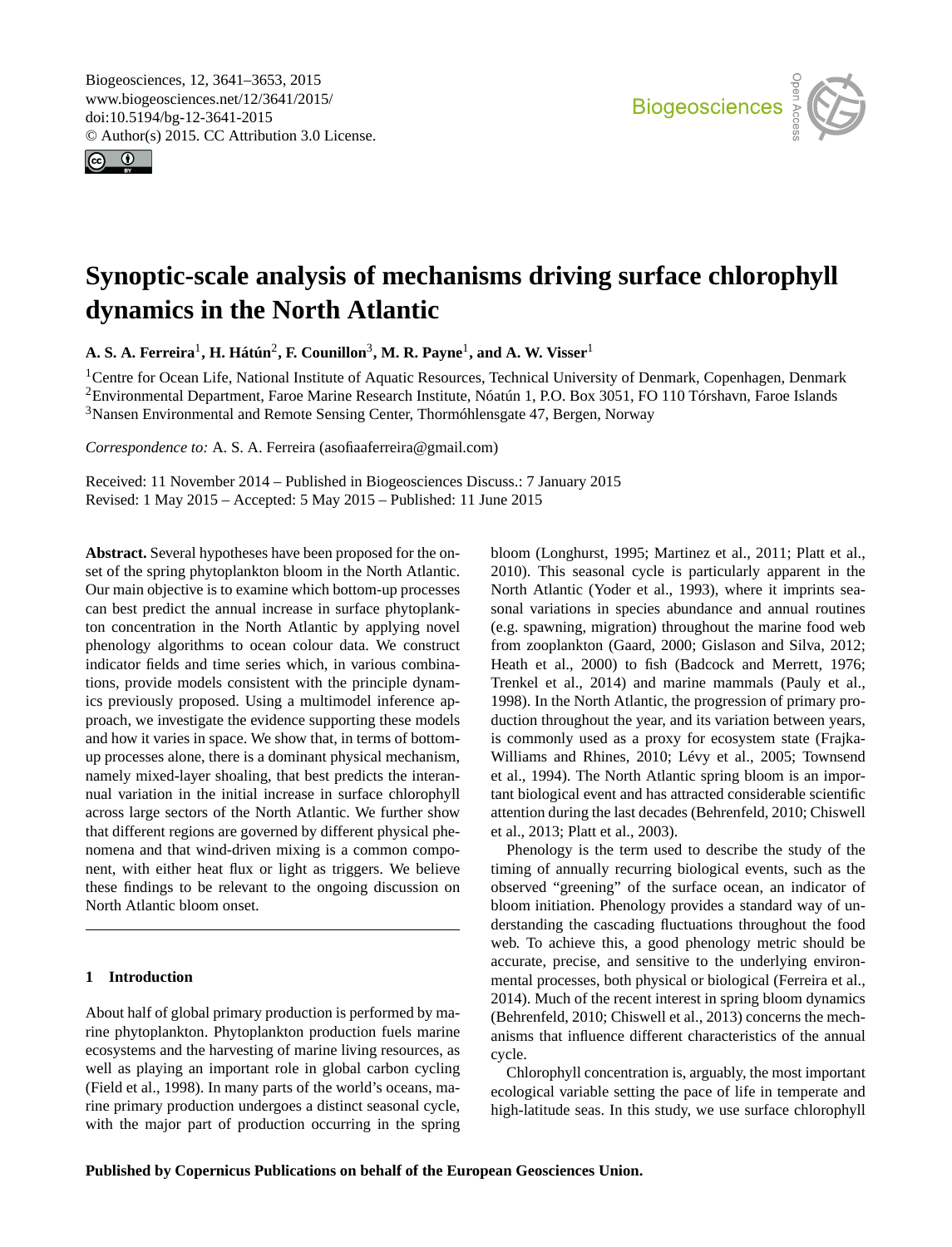concentrations as derived from satellite ocean colour to detect spring bloom initiation [\(Cole et al.,](#page-10-7) [2012;](#page-10-7) [Sasaoka et al.,](#page-11-8) [2011;](#page-11-8) [Brody et al.,](#page-10-8) [2013\)](#page-10-8). We thus assume that the chlorophyll concentration at the surface represents that of the surface mixed layer [\(Evans and Parslow,](#page-10-9) [1985\)](#page-10-9). While we note that some aspects of bloom dynamics are more properly described by integrating phytoplankton biomass over the mixed layer [\(Behrenfeld,](#page-10-4) [2010\)](#page-10-4), it is the surface chlorophyll that is the most readily accessible via the highly resolved (both spatially and temporally) ocean colour products.

There are essentially three environmental processes that can change the surface chlorophyll concentration: phytoplankton growth through light and nutrients; loss terms, such as respiration, grazing, coagulation, and sinking; and dilution through mixed-layer deepening. These processes are particularly important during two key phases of the seasonal cycle: (1) events that lead to an increase in phytoplankton biomass – bloom initiation – and (2) conditions that halt the net increase in biomass – the peak of the bloom. Phytoplankton biomass will increase whenever the growth rate exceeds the loss rate [\(Sverdrup,](#page-12-3) [1953\)](#page-12-3). This picture, as regards the distinction between biomass and surface chlorophyll concentration, is somewhat complicated by dilution; a deepening mixed layer dilutes the concentration but has no effect on the biomass, a process that has repercussions on the feeding success and thus population dynamics of grazers. However, a shoaling mixed layer has no direct influence on the concentration but removes biomass to some extent. These processes and their implications for phytoplankton, the resources they rely on, and their grazers have been carefully considered in recent reanalyses of spring bloom dynamics [\(Behrenfeld et al.,](#page-10-10) [2013a;](#page-10-10) [Lindemann and St John,](#page-11-9) [2014\)](#page-11-9). 2011 Fig. 2013 = We have a starter to all loss and starter to all loss and the constant in the constant in the constant in the constant in the constant in the constant in the constant in the constant in the constant in

It is also fair to say that the annual trajectory of phytoplankton biomass and surface phytoplankton concentration follow different dynamics [\(Chiswell et al.,](#page-10-5) [2013\)](#page-10-5). While we recognise that phytoplankton biomass variation is an important aspect of spring bloom dynamics, in this paper, we examine which fundamental physical processes may best predict the timing of the increase in surface phytoplankton concentrations. Furthermore, we do so since ocean surface colour is a readily available synoptic-scale observable spanning many years of measurements. The interannual variability in bloom timing is evaluated in terms of how much the increase in surface layer chlorophyll is advanced or delayed compared to the day of the climatological maximum rate of increase.

#### **1.1 Mixed-layer shoaling**

Over the years, several theories have been put forward which, in one way or the other, try to model the growth and loss rates in terms of fundamental processes (Table [1](#page-2-0) and Fig. [1\)](#page-1-0). The classic application of the growth–loss view of bloom initiation relates to when photosynthetic production of organic matter surpasses respiration [\(Sverdrup,](#page-12-3) [1953\)](#page-12-3), where respi-

<span id="page-1-0"></span>

**Figure 1.** Definitions of each mechanism: **(a)** critical depth; **(b)** critical turbulence; **(c)** critical light exposure; **(d)** critical heat flux (Table [1\)](#page-2-0). Grey vertical area: 30 days prior to the date of climatological maximum rate of change in chlorophyll concentration; open circles: average conditions during the 30 days. Lines show mixed-layer depth  $(H,$  light blue), photosynthetic active radiation  $(L,$  dashed red), integrated light over the mixed-layer depth  $(L_H, \text{ solid red}),$ heat flux  $(Q, \text{orange})$ , and wind-driven mixing  $(M, \text{dark blue})$ .

is commonly referred to as the "critical-depth hypothesis", which states that a bloom begins when the surface mixed layer shoals to a depth above the critical depth (where integrated production equals losses). The shoaling of the mixed layer means that individual phytoplankton cells remain in the euphotic zone for longer [\(Chiswell,](#page-10-11) [2011;](#page-10-11) [Siegel et al.,](#page-11-10) [2002;](#page-11-10) [Sverdrup,](#page-12-3) [1953\)](#page-12-3). By extension, this suggests that the light intensity integrated over the mixed layer is the most relevant factor driving phytoplankton blooms in the North Atlantic. Here, we term this hypothesis the "critical-depth model" (Table [1\)](#page-2-0).

# **1.2 Active mixing**

Mixed-layer shoaling, however, is not the only process which can increase the residence time of primary producers in the well-lit surface ocean. Similar effects can be driven by periods of low surface mixing [\(Townsend et al.,](#page-12-4) [1992\)](#page-12-4). This has led to a series of alternative interpretations, which highlight active mixing (specifically the lack thereof) as a key factor [\(Huisman et al.,](#page-11-11) [1999;](#page-11-11) [Taylor and Ferrari,](#page-12-5) [2011a;](#page-12-5) [Townsend](#page-12-2) [et al.,](#page-12-2) [1994\)](#page-12-2).

One of the first quantitative studies [\(Townsend et al.,](#page-12-2) [1994\)](#page-12-2) examined the combined effects of wind-driven mixing and light, the hypothesis being that blooms can occur during periods when light is low but increasing and turbulent mixing weakens. These conditions can be met well before the surface mixed layer begins to shoal. We call this the "critical-lightexposure model" (Table [1\)](#page-2-0).

This type of reasoning can also lead to only the competing effects of stratification by solar heating and of destratification by wind-driven mixing being considered. This view encapsulates the key elements of the "critical-turbulence model" [\(Huisman et al.,](#page-11-11) [1999,](#page-11-11) [2002\)](#page-11-12), where brief interludes in mix-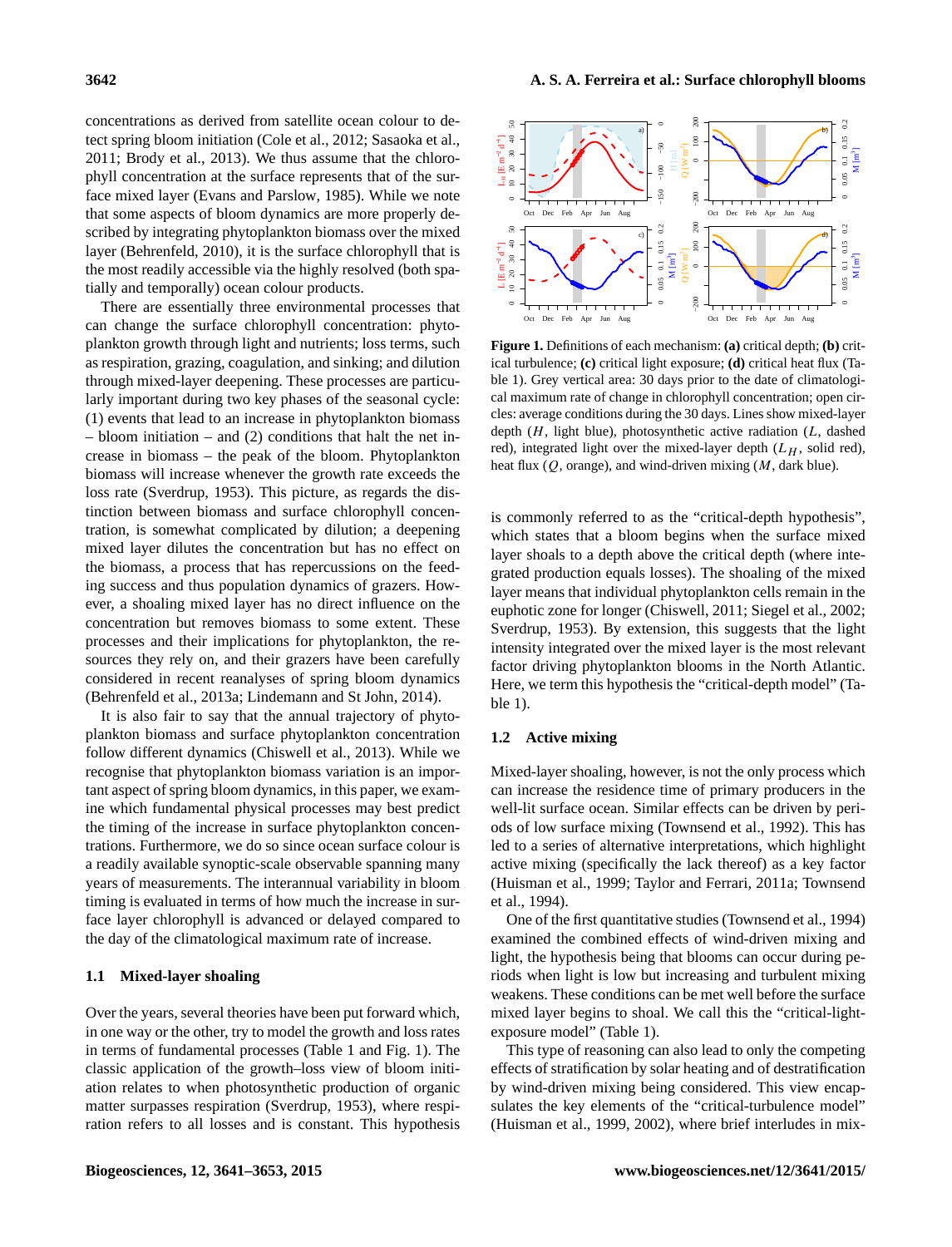| Name                    | Parameters                                                                                | Mathematical expression                              | References                                                   |
|-------------------------|-------------------------------------------------------------------------------------------|------------------------------------------------------|--------------------------------------------------------------|
| Critical depth          | $L_H$ : light intensity (L) integrated from<br>the surface to the mixed-layer depth $(H)$ | $R \sim \alpha_1 L_H' + \beta_1$                     | Siegel et al. (2002); Sverdrup (1953)                        |
| Critical turbulence     | Q: heat flux. $M$ : wind-driven mixing                                                    | $R \sim \alpha_{2a} Q' + \alpha_{2b} M' + \beta_2$   | Huisman et al. (1999, 2002);<br>Huisman and Sommeijer (2002) |
| Critical light exposure | $L$ : light intensity. M: wind-driven mixing                                              | $R \sim \alpha_{3a}L' + \alpha_{3b}M' + \beta_3$     | Townsend et al. (1994)                                       |
| Critical heat flux      | O: heat flux. $M$ : wind-driven mixing                                                    | $R \sim \alpha_{3a} Q_0' + \alpha_{3b} M' + \beta_3$ | Taylor and Ferrari (2011a, b)                                |

<span id="page-2-0"></span>**Table 1.** Models to explain the rate of change phenology anomaly (R) were built based on published theories regarding the bloom onset. These are indicators of physical processes observed in the North Atlantic.

ing and heating produce a stable layer in which phytoplankton cells are retained within the euphotic layer. Thus, a balance between heat flux and wind-driven mixing may explain North Atlantic phytoplankton seasonality (Table [1\)](#page-2-0).

More recently, [Taylor and Ferrari](#page-12-6) [\(2011b\)](#page-12-6) have shown that blooms may be detected much earlier than the shoaling of the mixed-layer depth, and it has been proposed that blooms can be initiated as soon as deep convection ceases [\(Taylor and](#page-12-5) [Ferrari,](#page-12-5) [2011a\)](#page-12-5), that is, as soon as the ocean experiences a net inward heat flux. In this context, the timing of the transition from net cooling to net warming is a key element linked to the variability in phytoplankton seasonality. We term this the "critical-heat-flux model" (Table [1\)](#page-2-0).

#### **1.3 Other processes not considered**

There have been theories also focusing on specific regional effects. For instance, [Mahadevan et al.](#page-11-14) [\(2012\)](#page-11-14) were able to link bloom onset to eddy-driven stratification, prior to net warming. Fronts were also found to trigger high-latitude blooms by reduced mixing, which explains high chlorophyll levels in light-limited regions [\(Taylor and Ferrari,](#page-12-6) [2011b\)](#page-12-6). Other studies [\(Frajka-Williams and Rhines,](#page-10-3) [2010;](#page-10-3) [Garçon](#page-10-12) [et al.,](#page-10-12) [2001;](#page-10-12) [McGillicuddy et al.,](#page-11-15) [2007\)](#page-11-15) have also linked spring bloom initiation to offshore advection, eddy-induced upwelling, or river runoff. Finally, oceanic convection has been found responsible for significant vertical transport, thus maintaining a winter stock of phytoplankton in the deep mixed layer that can potentially reseed the spring bloom [\(Backhaus et al.,](#page-10-13) [1999,](#page-10-13) [2003\)](#page-10-14).

[Behrenfeld](#page-10-4) [\(2010\)](#page-10-4) adopted a different approach by examining the influence of dynamic top-down controls, suggesting the "dilution–recoupling hypothesis". This is a concept that is implicit in the model of [Evans and Parslow](#page-10-9) [\(1985\)](#page-10-9). The hypothesis of [Behrenfeld](#page-10-4) [\(2010\)](#page-10-4) proposes that a vertically integrated biomass increases in midwinter with the increase of day length, even when the mixed-layer depth is at its deepest, and reaches its maximum with the recoupling of grazers due to stratification. Unfortunately, as also noted by [Behrenfeld](#page-10-4) [\(2010\)](#page-10-4), data on top-down controls remain elusive at the spatial and temporal resolutions necessary to test this hypothesis against the complex structure of North Atlantic phytoplankton seasonality.

# **1.4 When and why does a surface bloom start?**

As noted by [Cole et al.](#page-10-15) [\(2015\)](#page-10-15), assessing the drivers of bloom initiation variability may lead to an understanding of what starts the bloom in the first place. Despite all of the abovementioned hypotheses, there is still no clear consensus regarding a single main driver of North Atlantic spring blooms. Additionally, the spatial application of these theories may not hold true in smaller regions, where local forcing plays a more important role. Nonetheless, the key process, common to all hypotheses of surface bloom initiation, is based on the spring stabilisation of the water column, when both light and nutrients are at sufficient levels, whether by mixed-layer shoaling [\(Sverdrup,](#page-12-3) [1953\)](#page-12-3) or by weakening turbulent mixing [\(Huisman et al.,](#page-11-11) [1999,](#page-11-11) [2002;](#page-11-12) [Taylor and Ferrari,](#page-12-5) [2011a,](#page-12-5) [b;](#page-12-6) [Townsend et al.,](#page-12-2) [1994\)](#page-12-2). Their main differences reside in the physical proxy for bloom initiation: what physical indicator best predicts bloom timing?

While there are a number of metrics that can be used to delineate bloom initiation [\(Yoder and Kennelly,](#page-12-7) [2003;](#page-12-7) [Rolinski](#page-11-16) [et al.,](#page-11-16) [2007;](#page-11-16) [Siegel et al.,](#page-11-10) [2002\)](#page-11-10), our goal is to seek a metric that can be credibly related to the processes proposed above, i.e. those that relate to the preconditioning of the water column prior to surface bloom initiation. In this regard, any metric that uses the bloom peak (such as the popular 5 % above annual median; [Siegel et al.,](#page-11-10) [2002\)](#page-11-10), or seasonally integrated chlorophyll, will be handicapped because it inherently takes into account not only what starts the bloom but also what terminates it some weeks or months later. We seek instead a phenology metric that is not confounded by the bloom peak, does not require winter values, and is a straightforward indicator of the greening of the surface ocean as observed from space. Our metric is based on how advanced or delayed the development of surface chlorophyll concentration is in a particular year compared to the climatological date and rate of maximum concentration increase.

We construct four models based on the literature using a range of physical observations, primarily from satellite but also from model data, and describe key processes observed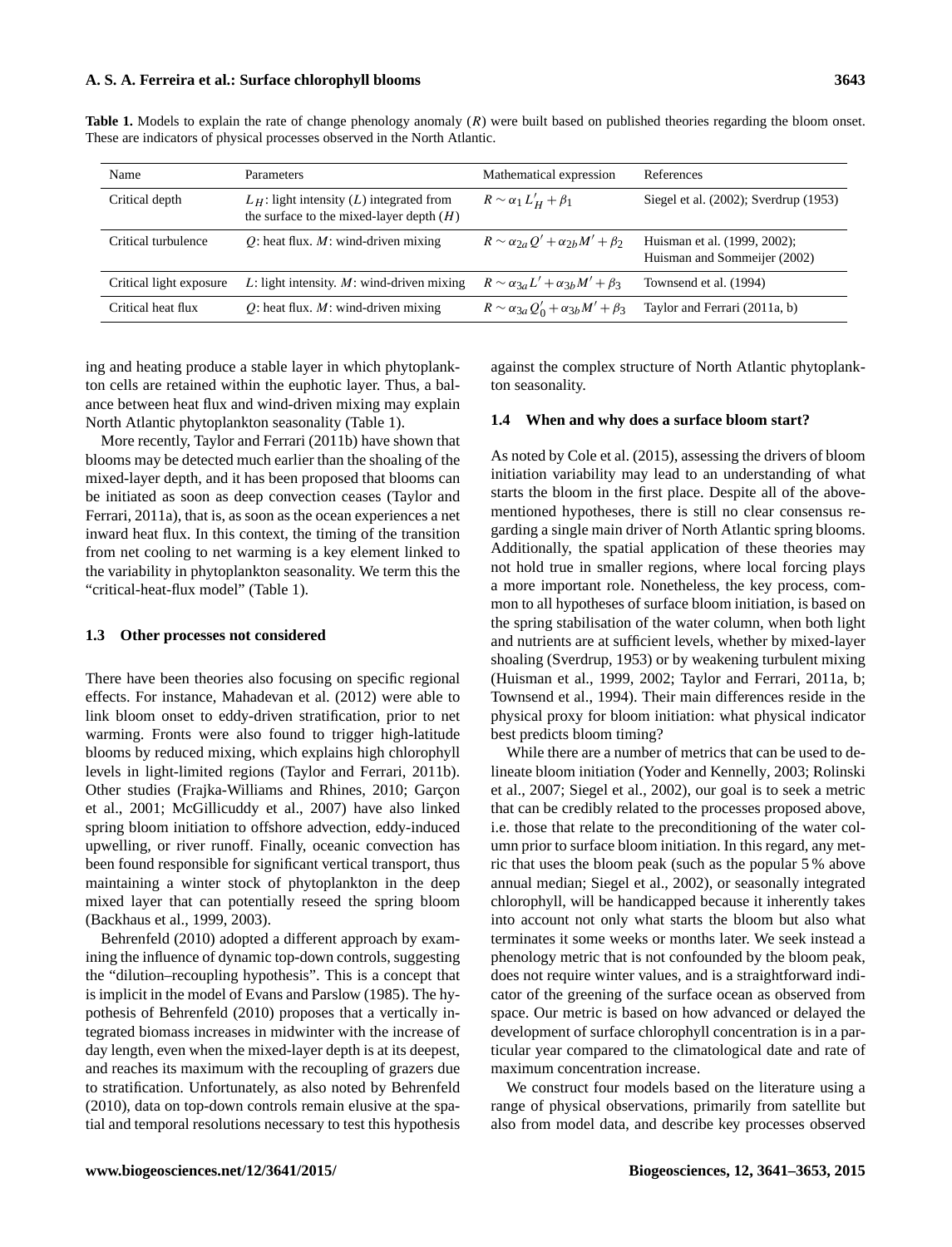in the North Atlantic (Table [1](#page-2-0) and Fig. [1\)](#page-1-0). In each case, we make the models as simple as possible – capturing the essential process dynamics in terms of, at most, two observable or estimated fields only.

We use the information theoretic (IT) approach to investigate which model for surface blooms has the most support within the North Atlantic. The IT approach is a very useful tool when comparing different models. In particular, it provides a rigorous framework for evaluating the evidence in support of competing models. It does so by defining a priori a set of "multiple working hypotheses" rather than a single alternative to the null hypothesis. The IT approach is then followed by expressing each hypothesis in quantitative terms that represent a hypothesis's strength of evidence to be used further in the model selection [\(Burnham et al.,](#page-10-16) [2011\)](#page-10-16).

We conduct our study focusing on bottom-up controls that may trigger a North Atlantic phytoplankton surface bloom, and we thus neglect the effect of top-down controls (grazing, [Behrenfeld,](#page-10-4) [2010;](#page-10-4) [Evans and Parslow,](#page-10-9) [1985;](#page-10-9) [Irigoien et al.,](#page-11-17) [2005\)](#page-11-17). Information on top-down controls is not available at the spatial and temporal coverage needed to assess mesoscale physical forcing. In addition, as [Chiswell](#page-10-11) [\(2011\)](#page-10-11) shows, the seasonal cycle of surface chlorophyll differs from the vertically integrated chlorophyll. The dilution–recoupling hypothesis of [Behrenfeld](#page-10-4) [\(2010\)](#page-10-4) applied to vertically integrated chlorophyll blooms, while the other hypotheses [\(Huisman](#page-11-11) [et al.,](#page-11-11) [1999,](#page-11-11) [2002;](#page-11-12) [Huisman and Sommeijer,](#page-11-13) [2002;](#page-11-13) [Platt et al.,](#page-11-18) [1991;](#page-11-18) [Siegel et al.,](#page-11-10) [2002;](#page-11-10) [Sverdrup,](#page-12-3) [1953;](#page-12-3) [Taylor and Ferrari,](#page-12-5) [2011a,](#page-12-5) [b;](#page-12-6) [Townsend et al.,](#page-12-2) [1994\)](#page-12-2) can be applied to surface chlorophyll. Our aim is to compare the latter, in which it is assumed that surface blooms only take off when the surface waters stabilise.

# **2 Material and methods**

# **2.1 Information theoretic (IT) approach**

The main aspects of the IT framework [\(Akaike,](#page-10-17) [1973;](#page-10-17) [Burn](#page-10-16)[ham et al.,](#page-10-16) [2011;](#page-10-16) [Burnham and Anderson,](#page-10-18) [2002\)](#page-10-18) in the context of our study include (1) identifying plausible mechanistic hypotheses and (2) a strong reliance on the quantitative evidence of factor(s) affecting a response variable, rather than a formal assessment of the statistical significance of such a factor or factor(s). In our study, (1) is expressed through mathematical descriptions of the different hypotheses to be tested (see Table [1](#page-2-0) and Sect. [2.2\)](#page-3-0), while (2) is covered by ranking the spatial evidence of the models using the concept of model selection and multimodel inference (see [Burnham et al.](#page-10-16) [\(2011\)](#page-10-16) and Sect. [2.5\)](#page-5-0).

#### <span id="page-3-0"></span>**2.2 Physical mechanisms**

We are particularly interested in knowing how much information from raw data is correlated to surface chlorophyll. Raw data refers to the original data in their simplest form,

without preprocessing. Therefore, we quantitatively translate the fundamental physical processes that can be used to predict a phytoplankton surface bloom in the North Atlantic into simple and straightforward models (Table [1](#page-2-0) and Fig. [1\)](#page-1-0).

Critical depth – A bloom initiates if the mixed-layer depth (MLD,  $H$ ) shoals below the critical depth, so light (photosynthetically active radiation, PAR, L) becomes available to phytoplankton cells (Fig. [1a](#page-1-0)) [\(Sver](#page-12-3)[drup,](#page-12-3) [1953;](#page-12-3) [Siegel et al.,](#page-11-10) [2002;](#page-11-10) [Platt et al.,](#page-11-18) [1991\)](#page-11-18). Therefore,  $L$  integrated over  $H$  provides an estimate of the light available at the euphotic depth for phytoplankton to grow.

Critical turbulence – A bloom initiates if there is a balance between buoyancy (heat flux,  $O$ ) and wind-driven mixing  $(M; Fig. 1b)$  $(M; Fig. 1b)$  $(M; Fig. 1b)$  [\(Huisman et al.,](#page-11-11) [1999,](#page-11-11) [2002;](#page-11-12) [Huis](#page-11-13)[man and Sommeijer,](#page-11-13) [2002\)](#page-11-13).

Critical light exposure – A bloom initiates if winddriven mixing  $(M)$  is at a level low enough to allow cells to experience surface light conditions  $(L; Fig. 1c)$  $(L; Fig. 1c)$  $(L; Fig. 1c)$ [\(Townsend et al.,](#page-12-2) [1994\)](#page-12-2).

Critical heat flux – Bloom initiation is associated with the date when net warming starts  $(Q > 0)$ , and low wind-driven mixing  $(M)$  increases the residence time of phytoplankton in the euphotic layer (Fig. [1d](#page-1-0)) [\(Tay](#page-12-5)[lor and Ferrari,](#page-12-5) [2011a,](#page-12-5) [b\)](#page-12-6).

#### **2.3 Data sets**

In order to gather the information necessary to formulate the models for the North Atlantic domain, we used satellite observations (chlorophyll concentration, attenuation coefficient and photosynthetically active radiation), model estimations for the variables where satellite data were not available (mixed-layer depth), and model and observational merged data (wind stress and heat flux).

We used products derived from the European Node for Global Ocean Colour (GlobColour Project, [http://www.](http://www.globcolour.info/) [globcolour.info/\)](http://www.globcolour.info/). The GlobColour Project blends observational data from the Sea-viewing Wide Field-of-view Sensor (SeaWiFS), the Moderate Resolution Imaging Spectroradiometer (MODIS-AQUA), and the Medium Resolution Imaging Spectrometer (MERIS) instruments by using the Garver–Siegel–Maritorena (GSM) algorithm [\(Maritorena](#page-11-19) [et al.,](#page-11-19) [2002\)](#page-11-19) to generate a merged, global ocean colour product. Combining the three sensors increases the data coverage in both time and space, thus providing significantly elevated spatio-temporal coverage [\(Maritorena et al.,](#page-11-20) [2010\)](#page-11-20) and making it a common choice for phenology studies [\(Cole et al.,](#page-10-7) [2012;](#page-10-7) [Kahru et al.,](#page-11-21) [2011\)](#page-11-21). For this study, we chose to use daily, 0.25◦ -resolution level-3 mean chlorophyll concentration  $(C)$  and attenuation coefficient  $(K_d)$  products (based on the analysis performed by [Ferreira et al.,](#page-10-6) [2014\)](#page-10-6), from 1998 to 2010 inclusive, thus providing a total of 13 years of data.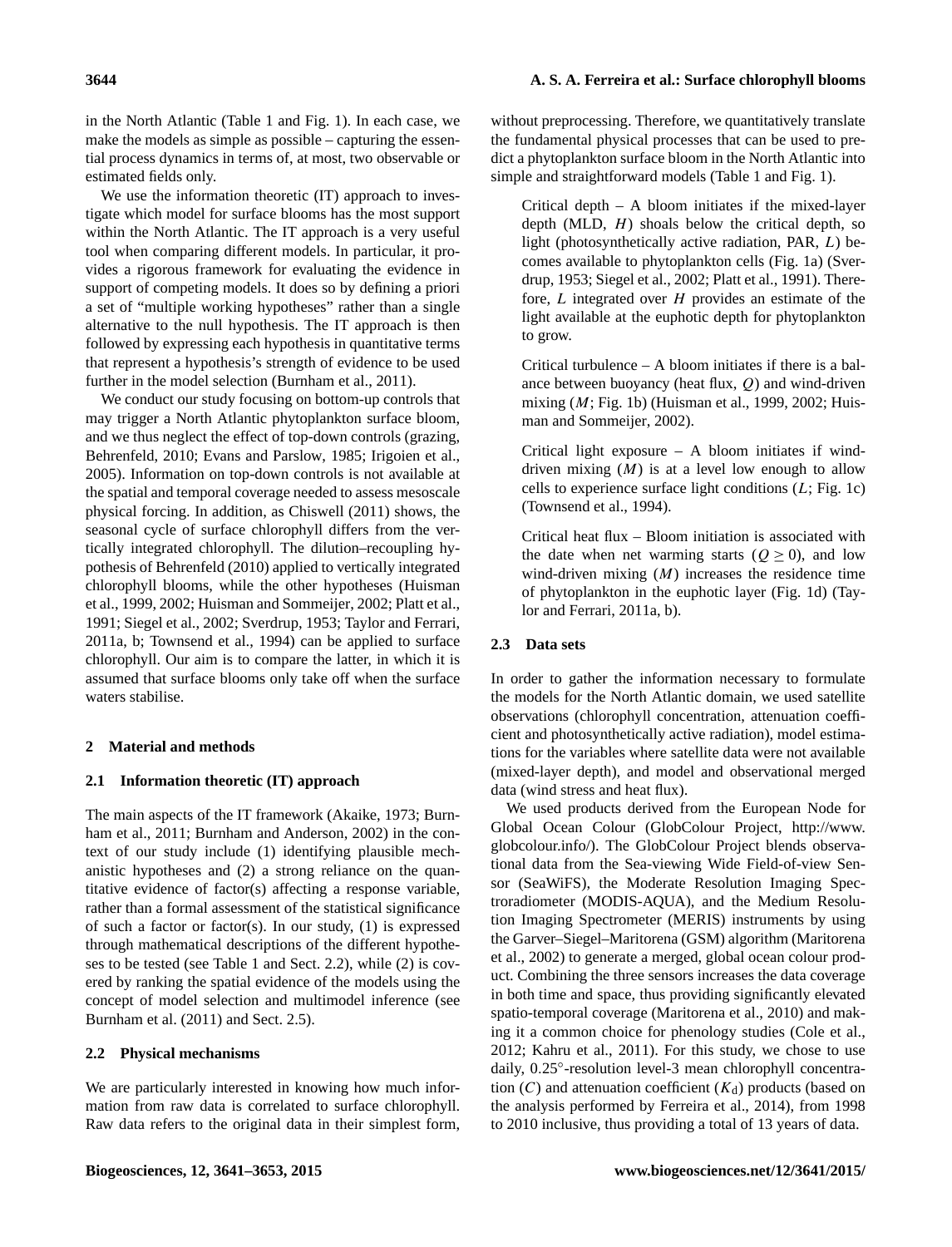The surface photosynthetically active radiation (PAR, L) was obtained from the SeaWiFs data centre [\(http://](http://oceancolor.gsfc.nasa.gov/) [oceancolor.gsfc.nasa.gov/\)](http://oceancolor.gsfc.nasa.gov/). We used a daily, 9 km resolution product from 1998 to 2010. These data were further gridded onto 0.25◦ grid using linear interpolation to match the spatial resolution of the other data sets.

The mixed-layer PAR  $(L_H)$  was defined as L integrated from the surface to the depth of the mixed layer  $H$ :

$$
L_H = \frac{L}{HK_{\rm d}} \left(1 - e^{-HK_{\rm d}}\right),\tag{1}
$$

using the relevant  $K_d$  reported by [Irwin et al.](#page-11-22) [\(2012\)](#page-11-22) and [Cole](#page-10-15) [et al.](#page-10-15) [\(2015\)](#page-10-15).

Mixed-layer depth (MLD,  $H$ ) data were obtained from TOPAZ 4 reanalysis (Towards an Operational Prediction system for the North Atlantic European coastal Zones;[\(Sakov](#page-11-23) [et al.,](#page-11-23) [2012\)](#page-11-23). The TOPAZ system is a coupled ocean–seaice data simulation system for the North Atlantic and Arctic Ocean with a resolution of 12–16 km, and it is the main forecasting system for the Arctic Ocean in Copernicus [\(http://www.myocean.eu\)](http://www.myocean.eu) and the Norwegian contribution to the Global Ocean Data Assimilation Experiment (GO-DAE). It uses the Hybrid Coordinate Ocean Model (HY-COM, [http://hycom.org/hycom/\)](http://hycom.org/hycom/) [\(Bleck,](#page-10-19) [2002\)](#page-10-19). HYCOM is coupled to an elastic-viscous-plastic (EVP) sea ice model [\(Hunke and Dukowicz,](#page-11-24) [1997\)](#page-11-24) and a thermodynamic module [\(Drange et al.,](#page-10-20) [1996\)](#page-10-20). The model assimilates sea surface temperature, altimetry, ice concentration, ice drift, and available in situ measurements with the ensemble Kalman filter [\(Evensen,](#page-10-21) [2003\)](#page-10-21). The model daily output is binned onto a 0.25° regular grid. The MLD is calculated using a density criterion with a threshold of  $0.01 \text{ kg m}^{-3}$  [\(Petrenko et al.,](#page-11-25) [2013\)](#page-11-25) from 1998 to 2010.

Wind stress ( $\tau_{wind}$ ) is used as a measure for wind-driven mixing (M) [\(Simpson et al.,](#page-11-26) [1981;](#page-11-26) [Taboada and Anadón,](#page-12-8) [2014\)](#page-12-8) and was estimated by using  $M \propto |\tau_{wind}|^{3/2}$ , which is proportional to the power exerted by the wind on the surface ocean and the turbulent kinetic energy used in the calculations of [Brody and Lozier](#page-10-22) [\(2014\)](#page-10-22) calculations of the mixing length scale.

Both  $\tau_{wind}$  and heat flux  $(Q)$  data were gathered at a spatial resolution of  $1.875^{\circ} \times 1.905^{\circ}$  from the National Centers for Environmental Prediction (NCAR) and the National Center for Atmospheric Research (NCEP) [\(Kalnay et al.,](#page-11-27) [1996\)](#page-11-27). These data sets were further gridded onto 0.25° grid using linear interpolation to match the spatial resolution of the other data sets.

All data sets started on 1 October 1997. We only focused on latitudes north of 40◦ N due to the fact that lower latitudes have a less well-defined seasonal cycle [\(Follows and](#page-10-23) [Dutkiewicz,](#page-10-23) [2011;](#page-10-23) [Brody and Lozier,](#page-10-22) [2014\)](#page-10-22).

#### **2.4 Metrics**

One of the fundamental aspects of spring bloom is the rapid increase in surface chlorophyll concentration; a phenomenon that can be interpreted as bloom initiation. In this work, we choose a bloom initiation metric that relates to how advanced or delayed the surface chlorophyll concentration is in a particular year, compared to the climatological date of maximum surface concentration increase. We term this the rate of change phenology anomaly  $(RPA, R)$ . This metric has the advantage of not depending on the maximum chlorophyll concentration (an indicator of the peak of the bloom). Neither does it depend on winter values, which are usually missing from remote-sensing products [\(Ferreira et al.,](#page-10-6) [2014\)](#page-10-6), or on vertical integration [\(Behrenfeld,](#page-10-4) [2010\)](#page-10-4), both of which introduce extraneous factors into the mechanistic reasoning as to the onset of a bloom. These are all limitations that occur in many other metrics used in the literature [\(Brody and Lozier,](#page-10-22) [2014;](#page-10-22) [Sharples et al.,](#page-11-28) [2006;](#page-11-28) [Siegel et al.,](#page-11-10) [2002\)](#page-11-10). We decided to use an anomaly of surface chlorophyll because it is a more relevant measure with regard to higher trophic levels and is, we believe, closer to bloom preconditioning. Additionally, in order to use an integrated chlorophyll field, we would need to use modelled mixed-layer depth, which is incompatible with testing one of our key models.

At each location  $x$ , y (each 0.25 $^{\circ}$  pixel), we estimate the climatological pattern of surface chlorophyll concentration  $C(x, y, t)$  by applying a generalized additive model (GAM) to the observations from 1998 to 2010 (Fig. [2\)](#page-5-1). We then calculate the day of the year when the climatological mean exhibits the maximum rate of increase,  $g(x, y) = \max\{d\bar{C}/dt\}.$ We define the climatological date of maximum increase as  $T_0 = t : d\bar{C}/dt = g$ , and we define the climatological chlorophyll concentration on that day as  $\bar{C}_0 = \bar{C}(x, y, T_0)$ . For each year  $i$  and location  $x$ ,  $y$ , we fit a GAM with a smooth spline to the period  $T_0 \pm 15$  days for observed surface chlorophyll to produce  $C'_i(x, y, t)$ . Lastly we define the rate of change phenology anomaly as  $R_i(x, y) = \frac{C_i'(x, y, T_0) - \bar{C}(x, y, T_0)}{g(x, y)}$ . Thus, the RPA metric  $R_i(x, y)$  is a value in days and relates to how advanced or delayed the seasonal development of chlorophyll concentration is in each year  $i$  compared to the climatology of the bloom. We set a threshold that at least three observations must exist within the 30-day window for the RPA method to be valid. We apply spatial kriging with a maximum radius of 250 km to fill in pixels where the method cannot be used, e.g. due to missing data around  $T_0$  in some years or low seasonality.

We investigate the spatially dependent ranking of the models (Table [1](#page-2-0) and Fig. [1\)](#page-1-0) using the IT approach. Thus, we construct indicator fields and time series which, in various combinations, provide models consistent with the principle physical dynamics observed in the North Atlantic. At each location, we apply a centred moving average of 30 days to the physical driver observations, and these averages will be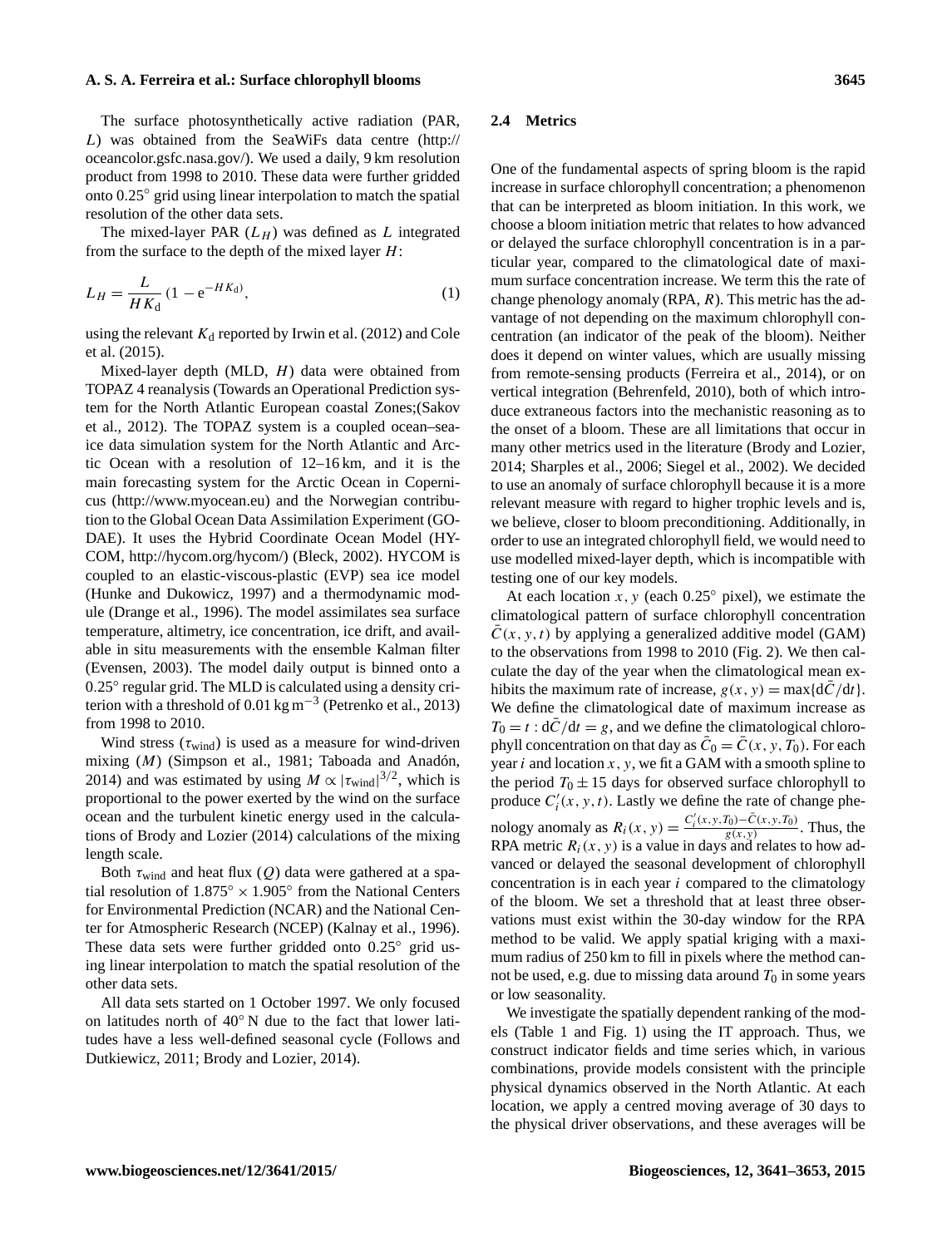<span id="page-5-1"></span>

**Figure 2.** Calculation of the rate of change phenology anomaly for each location x, y, i.e. each  $0.25^{\circ}$  pixel  $(R_i(x, y))$ . (a) Each seasonal cycle (solid black and blue lines) is used to estimate the climatology  $(C(x, y, t))$ , dark red line). **(b)** The maximum increase g in  $\overline{C}$  and the day on which it occurs  $(T_0)$  are used as a reference to estimate how delayed or advanced surface bloom is each year. (c) A 30-day window around the  $T_0$  is isolated for each year's seasonal cycle.  $R_i(x, y)$  is estimated from the difference between annual  $C_i'(T_0)$ , climatology  $\bar{C}(T_0)$ , and g. The  $R_i(x, y)$  is thus a value in days.

referred to as L',  $L'_H$ , M', and Q'. We also use  $Q'_0$  for the date when  $Q'$  becomes positive (start of net warming) and remains positive for 7 consecutive days. We further applied an inverse distance-weighted interpolation (using the weighted average of the values at the known pixels) to all thresholds to fill in the pixels where the thresholds could not be estimated. All pixels in waters shallower than 200 m were removed as coastal regions have higher associated biases [\(Maritorena](#page-11-20) [et al.,](#page-11-20) [2010\)](#page-11-20) due to high turbidity and consequent different optical properties [\(McCain et al.,](#page-11-29) [2006;](#page-11-29) [Longhurst et al.,](#page-11-30) [1995;](#page-11-30) [Sathyendranath et al.,](#page-11-31) [2001;](#page-11-31) [Antoine et al.,](#page-10-24) [1996\)](#page-10-24).

# <span id="page-5-0"></span>**2.5 Analysis**

There are several model selection tools that can be used for comparing and ranking models. In our IT approach, we used the Akaike information criterion (AIC) [\(Burnham et al.,](#page-10-16) [2011\)](#page-10-16), which is based on the residual sum of squares (RSS) from each model. By comparing and ranking the evidence from different models, their relative importance can be quantified. Since we only aimed at assessing 13 years of data (from 1998 to 2010), we used the AICc. The AICc is the AIC corrected for small samples. Theoretically, as sample size increases, AICc converges to AIC. Another model selection unit is the Akaike weight, which can be either based on the AIC or the AICc. The Akaike weight is a value between 0 and 1 representing the weighted mean probability of

<span id="page-5-2"></span>

**Figure 3.** Selected model for each 0.25◦ pixel (top) and relative frequency of each model (bottom). C. depth: critical depth; C. turbulence: critical turbulence; C. light exposure: critical light exposure; C. heat flux: critical heat flux. Only pixels where the weight of the winning model is higher than 30 % and the bottom depth exceeds 200 m are used in this map.

each model, i.e. the strength of evidence in support of each model.

Each model was formulated as a regression as shown in Table [1.](#page-2-0) Based on the weight of each model, we were also able to select the most strongly supported model for each 0.25◦ pixel.

# **3 Results**

From the four hypotheses considered (critical depth, critical turbulence, critical light exposure, and critical heat flux) within each  $0.25^\circ$  pixel, the one with the highest Akaike weight is selected as the winning hypothesis (Fig. [3\)](#page-5-2), where we see that the critical depth seems to be the most frequent winning hypothesis.

The spatial distribution of winning hypotheses shows no systematic pattern with regard to basin, depth, or latitude (Fig. [3\)](#page-5-2). We also ran this analysis with two other bloom timing metrics: 5 % above annual median [\(Henson et al.,](#page-11-32) [2010;](#page-11-32) [Racault et al.,](#page-11-33) [2012;](#page-11-33) [Siegel et al.,](#page-11-10) [2002\)](#page-11-10) and maximum increase in chlorophyll concentration [\(Rolinski et al.,](#page-11-16) [2007;](#page-11-16) [Sharples et al.,](#page-11-28) [2006;](#page-11-28) [Wiltshire et al.,](#page-12-9) [2008\)](#page-12-9). We found similar results: no systematic pattern (results not shown).

In spite of the general dominance of the critical-depth hypothesis, there are, however, regions that show some coherency: the critical turbulence appears to be well supported mainly off Newfoundland; the critical heat flux has local sup-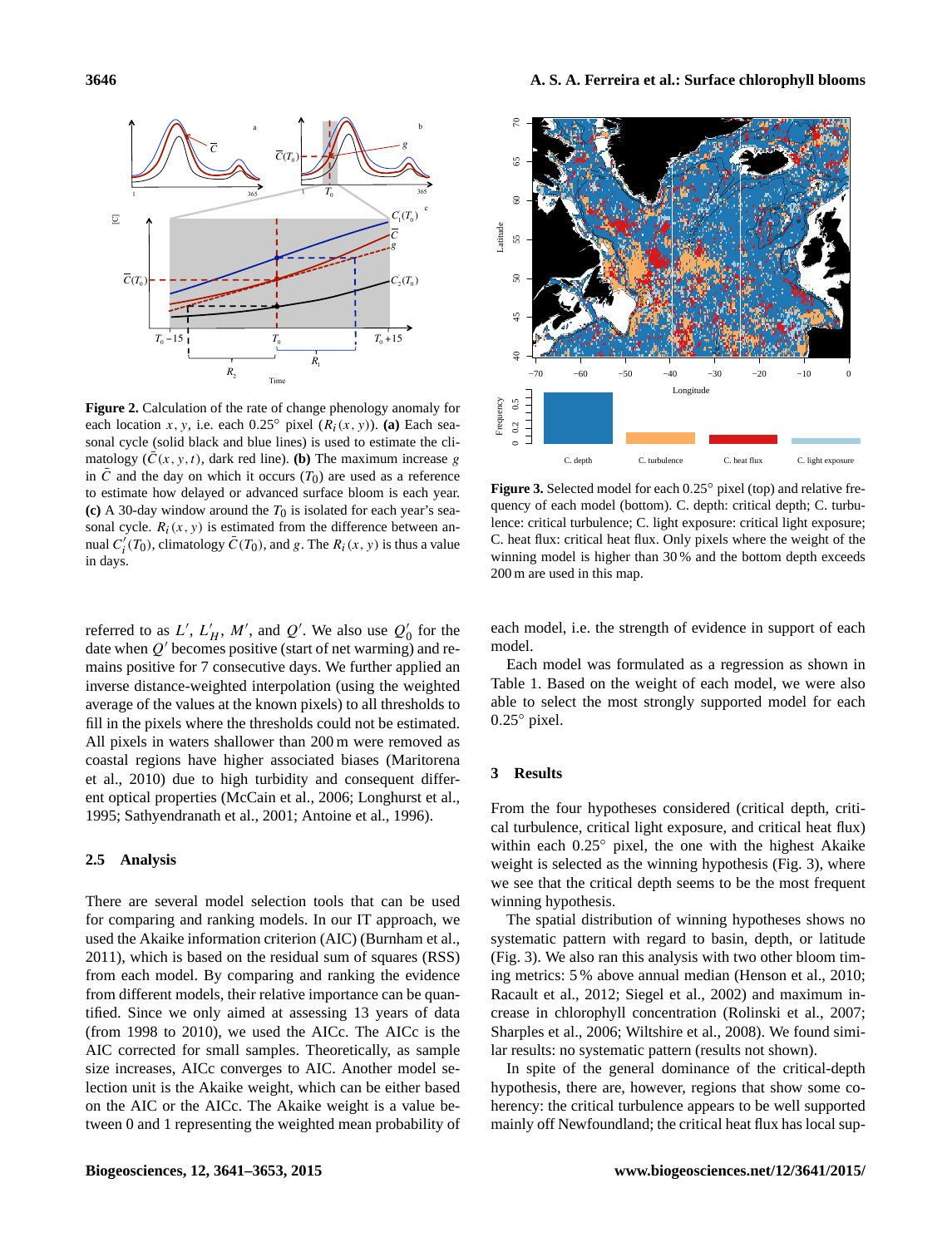<span id="page-6-0"></span>

**Figure 4.** Selected variable for each 0.25◦ pixel (top) and relative frequency of each single-variable model (bottom). PAR integrated to the MLD:  $L'_H$ ; PAR: L'; wind-driven mixing: M'; heat flux: Q' and start of net warming:  $Q'_0$ . Only pixels where the weight of the winner model is higher than 30 % and the bottom depth exceeds 200 m are used in this map.

port north of Iceland and in the Labrador Sea; the critical light exposure appears to have a wider distribution with very low frequencies. The spatial distribution of Akaike weights (Fig. [A1\)](#page-9-0) indicates the strength of support for the "winning" hypothesis. There are regions where the weights are close to 1, indicating that the corresponding models are clear winners. Some of these regions are the same as the ones observed in Fig. [3,](#page-5-2) for instance, offshore of Newfoundland, suggesting strong support for the critical-turbulence hypothesis in this region.

A pixel-wise multimodel inference approach also allows the quantification of the number of occurrences of each of the four alternative hypotheses as the winning one (Fig. [3\)](#page-5-2). There are no clear differences in the ranking units of the three less frequent hypothesis (0.15, 0.11, and 0.07), whilst the critical depth showed a higher-ranking unit (0.67).

To better understand the effect of each physical component  $(L'_H, L', M', Q', Q'_0)$  within the four hypotheses (Fig. [1\)](#page-1-0), we built single-variable models (linear regressions) using each component as the variable for each location (Fig. [4\)](#page-6-0). The most frequent winning physical driver based on the Akaike weights is heat flux  $Q'$ . Its spatial distribution dominates off Newfoundland, in the subpolar gyre and intermediate gyre regions, and in the Bay of Biscay. Its dominance is, however, only slightly greater than the other physical components.

#### **4 Discussion**

The phenology of spring bloom characteristics (e.g. initiation, peak) is thought to be controlled by a number of mechanisms including bottom-up and top-down processes. Here we specifically set out to test various bottom-up processes that can be used as indicators of phytoplankton surface blooms, testing several simplified hypotheses across a broad extent of the North Atlantic. In this regard, spring surface bloom initiation is problematic in that defining it has as much to do with what limits the bloom amplitude as what starts it in the first place. Moreover, limiting factor(s) can be the ultimate switching mechanism needed for a bloom to start. Instead, we seek to explain what bottom-up processes determine the interannual variability in bloom development around the time when, climatologically, one would expect the maximum rate of increase in surface chlorophyll concentration. By quantifying each physical mechanism independently, we observe that, even though there is no clear losing mechanism in the North Atlantic domain, the classical theory (critical depth) of [Sverdrup](#page-12-3) [\(1953\)](#page-12-3) still dominates, i.e. it provides superior evidence supporting the interannual variability in timing across the greatest range of space in the North Atlantic (Fig. [3\)](#page-5-2).

All of the four alternative hypotheses are expressed as simple interpretations of what potentially drives the surface blooms in the North Atlantic on the mesoscale (Fig. [1\)](#page-1-0). The models are constructed so as to be as simple as possible, using at most two out of four physical observables (light intensity, light intensity integrated over the mixed-layer depth, wind-driven mixing, and heat flux) in various combinations. Each model is based on one of the two classes of mechanisms discussed in the introduction: mixed-layer shoaling (critical depth) or active mixing (critical turbulence, critical light exposure, and critical heat flux). Our study shows the strength of the critical-depth model and indicates a dominance of the mixed-layer shoaling over the active mixing mechanism, but not everywhere.

There is an apparent inconsistency between our results and some recently reported results, notably those of [Cole](#page-10-15) [et al.](#page-10-15) [\(2015\)](#page-10-15) and [Brody and Lozier](#page-10-22) [\(2014\)](#page-10-22). In the former, the strongest relationship with bloom initiation was found for the date of zero heat flux  $(Q'_0)$ , while in the latter it was for the shoaling of mixing length (essentially, heat flux tempered by wind stress and stratification). There are, however, several reasons why the results may differ. Firstly, [Brody and](#page-10-22) [Lozier](#page-10-22) [\(2014\)](#page-10-22) tested the climatological bloom initiation date against the various drivers in a spatial context rather than testing the interannual variations in a temporal context as we do here. In contrast, [Cole et al.](#page-10-15) [\(2015\)](#page-10-15), while maintaining the temporal aspect, reduced each seasonal cycle of potential drivers to a single annual metric, e.g. the date when the mixed-layer depth shoals most rapidly. Precisely how these different aggregation processes influence the outcome of statistical treatments remains unresolved. More importantly, the bloom initiation metrics chosen by each of these studies are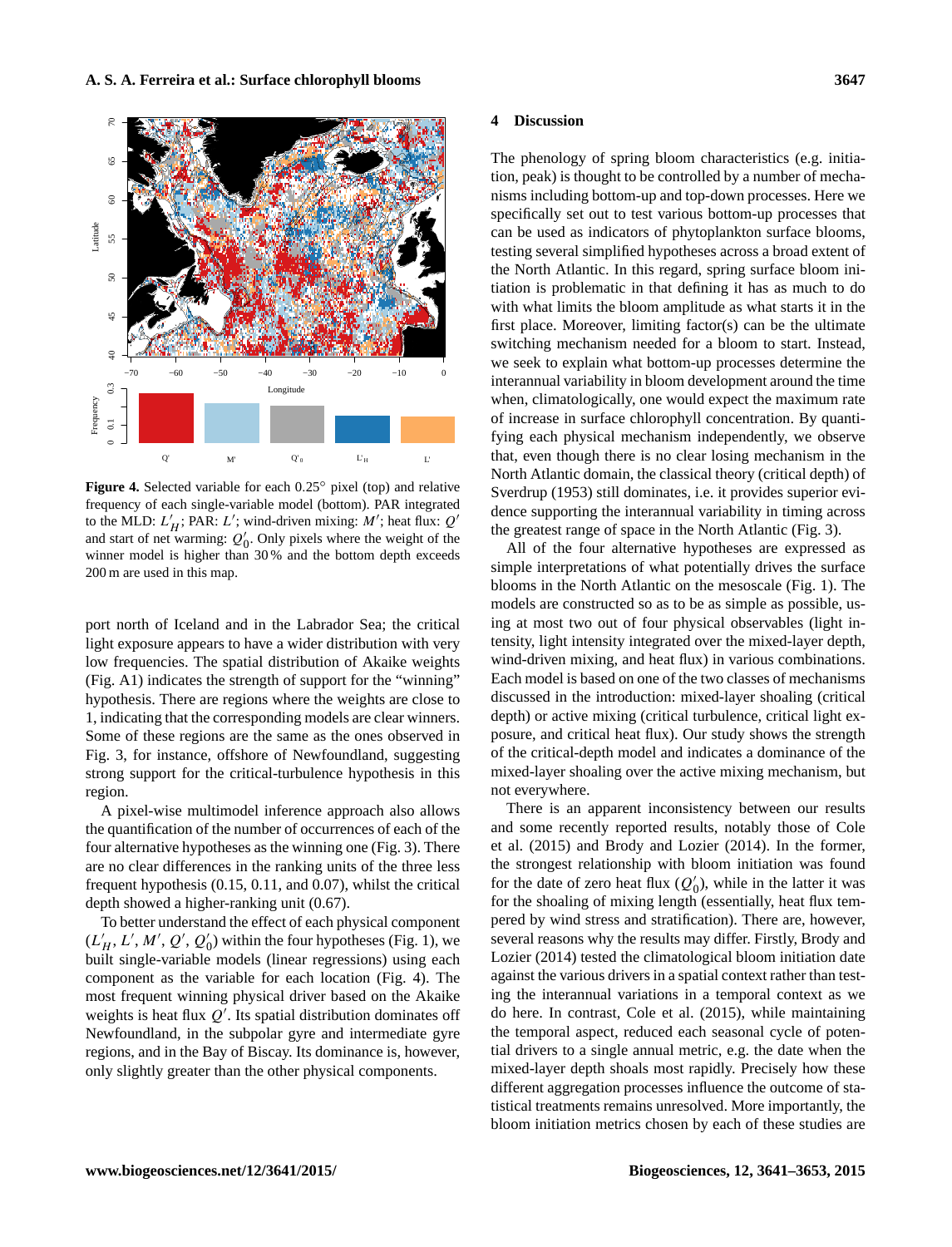also different. [Cole et al.](#page-10-15) [\(2015\)](#page-10-15) chose the 5 % above annual median as their metric [\(Siegel et al.,](#page-11-10) [2002\)](#page-11-10), a metric that may be less than reliable with regard to bloom initiation. [Brody and Lozier](#page-10-22) [\(2014\)](#page-10-22) used the date of the first increase of surface chlorophyll concentration  $(F'_0)$ , given by  $F'_0 = t : d\bar{C}/dt = 0$  rather than our date of maximum increase  $T_0 = t : d\bar{C}/dt = g$ . While it may be debated which of these have greater significance (and for which ecosystem process), it also underscores an important issue: that different milestones in the seasonal development of the spring bloom may well come under the influence of different dynamics.

In our study, even though the critical-depth hypothesis is the winner (most spatially frequent), the spatial distribution of the winning model shows regions where the mixed-layer shoaling mechanism seems not to be supported. For instance, there is a dominance of the critical-turbulence and criticallight-exposure models in the Bay of Biscay. This may be due to the high degree of upwelling in this region; hence the failure of the critical-depth hypothesis to predict surface bloom dynamics. Another example occurs east of Newfoundland, where the critical-turbulence and critical-heat-flux hypotheses dominate. Both of these hypotheses have wind-driven mixing as a common parameter. In addition, heat flux and light intensity are also key individual drivers in this region (as confirmed by the map in Fig. [4\)](#page-6-0). These findings suggest that spring bloom seasonality in these regions may be driven by periods of reduced active turbulent mixing, increasing exposure to light [\(Huisman et al.,](#page-11-11) [1999;](#page-11-11) [Taboada and Anadón,](#page-12-8) [2014\)](#page-12-8). The region off Newfoundland is also very energetic (high physical forcing), highly influenced by the subpolar gyre, and serves as a path for the northward movement of the Gulf Stream waters. The failure of critical depth to explain the bloom dynamics in this region may be due to the subduction of cold waters from the subpolar gyre and the warm waters from the North Atlantic drift. This may explain why the critical turbulence and the critical heat flux were dominant in the region east of Newfoundland and into the central North Atlantic. These 3-D processes should be tested in the future to help understand the dynamics of the North Atlantic system.

The explanatory power of the hypotheses that assume the mechanism of active mixing (critical turbulence, critical light exposure, and critical heat flux) is fairly evenly distributed (Fig. [3\)](#page-5-2). These three hypotheses seem to operate with a switch-on mechanism, i.e. a number of conditions have to be met for bloom growth, and any one may be the critical condition that triggers the growth spurt. This interpretation is supported by comparing Figs. [3](#page-5-2) and [4,](#page-6-0) where the criticaldepth model is a clear winner in the model intercomparison but only scores averagely when tested against individual parameters. In this case, the limiting conditions appear to be either light intensity or heat flux (since all three have winddriven mixing as a common parameter). Our results show that there is no clear winning hypothesis among these three active mixing models, but there is a bias towards mechanisms involving heat flux (Fig. [4\)](#page-6-0). This finding is supported by [Tay](#page-12-5)[lor and Ferrari](#page-12-5) [\(2011a\)](#page-12-5), where a bloom develops due to the start of net warming, weakening turbulent mixing, and a subsequent increase in the residence time of phytoplankton cells within the euphotic layer. In order for this to happen, a standing stock of phytoplankton cells needs to exist a priori. The "seed stock" consists of the remnants from the previous year that survived all winter at depth due to convection. As suggested by [Backhaus et al.](#page-10-14) [\(2003,](#page-10-14) [1999\)](#page-10-13) and [Chiswell](#page-10-11) [\(2011\)](#page-10-11), deep convection spreads out the overwintering remnants, but, as soon as stratification begins, those at the surface start to bloom. From our results (Fig. [3\)](#page-5-2), we confirm that heat flux is a strong physical driver. Thus, in regions where the critical depth is not the winning model, the active mixing mechanism (either triggered by light intensity or heat flux) seems to play an important role.

The second most common physical property was winddriven mixing (Fig. [4\)](#page-6-0), and this is the common parameter in the models concerning the active mixing mechanism. In the past, the importance of wind-driven mixing has been shown by [Huisman et al.](#page-11-11) [\(1999\)](#page-11-11), [Huisman and Sommeijer](#page-11-13) [\(2002\)](#page-11-13), and [Huisman et al.](#page-11-12) [\(2002\)](#page-11-12) and confirmed by [Taylor](#page-12-5) [and Ferrari](#page-12-5) [\(2011a,](#page-12-5) [b\)](#page-12-6). The first group of authors stresses a balance between wind-driven mixing and sinking rates, so that an intermediate mixing allows both enough surface nutrient replenishment and sufficient average light exposure. Recently, [Taboada and Anadón](#page-12-8) [\(2014\)](#page-12-8) suggested that wind forcing (wind stress as a proxy for wind surface mixing) played a key role in bloom timing and magnitude (see their Fig. 5a and c). The results shown by these authors are based on single-parameter hypotheses (not including heat flux) and confirm that spring blooms are triggered by different physical properties in different mesoscale regions. Our results are thus in agreement where wind stress is found as a common parameter within the North Atlantic domain.

Winds have essentially two effects: turbulent mixing [\(Backhaus et al.,](#page-10-14) [2003;](#page-10-14) [Townsend et al.,](#page-12-2) [1994\)](#page-12-2) which is only shallow (around 50 m in midlatitudes) and surface cooling which promotes deep convection [\(Backhaus et al.,](#page-10-14) [2003;](#page-10-14) [Brody and Lozier,](#page-10-22) [2014\)](#page-10-22). Together with the cessation of convective overturn, wind stress decreases during the spring. Deep mixing is therefore no longer active, and there is a shift from a deep mixed regime to a shallow light-driven regime. However, it is important to note that the depth of the mixed layer is not the same as the depth of the vertical mixing of plankton [\(Chiswell,](#page-10-11) [2011\)](#page-10-11). These two depths only match when vertical mixing is at its limit [\(Taylor and](#page-12-5) [Ferrari,](#page-12-5) [2011a\)](#page-12-5). In the presence of low vertical mixing, a surface bloom can initiate even if critical-depth conditions [\(Sverdrup,](#page-12-3) [1953\)](#page-12-3) are not met, i.e. even if the thermocline is deeper than the critical depth. This mechanism is presented by [Chiswell](#page-10-11) [\(2011\)](#page-10-11) as the "stratification-onset model", regarding which the author contends that the critical-depth hypothesis is valid during autumn and winter, when the deep-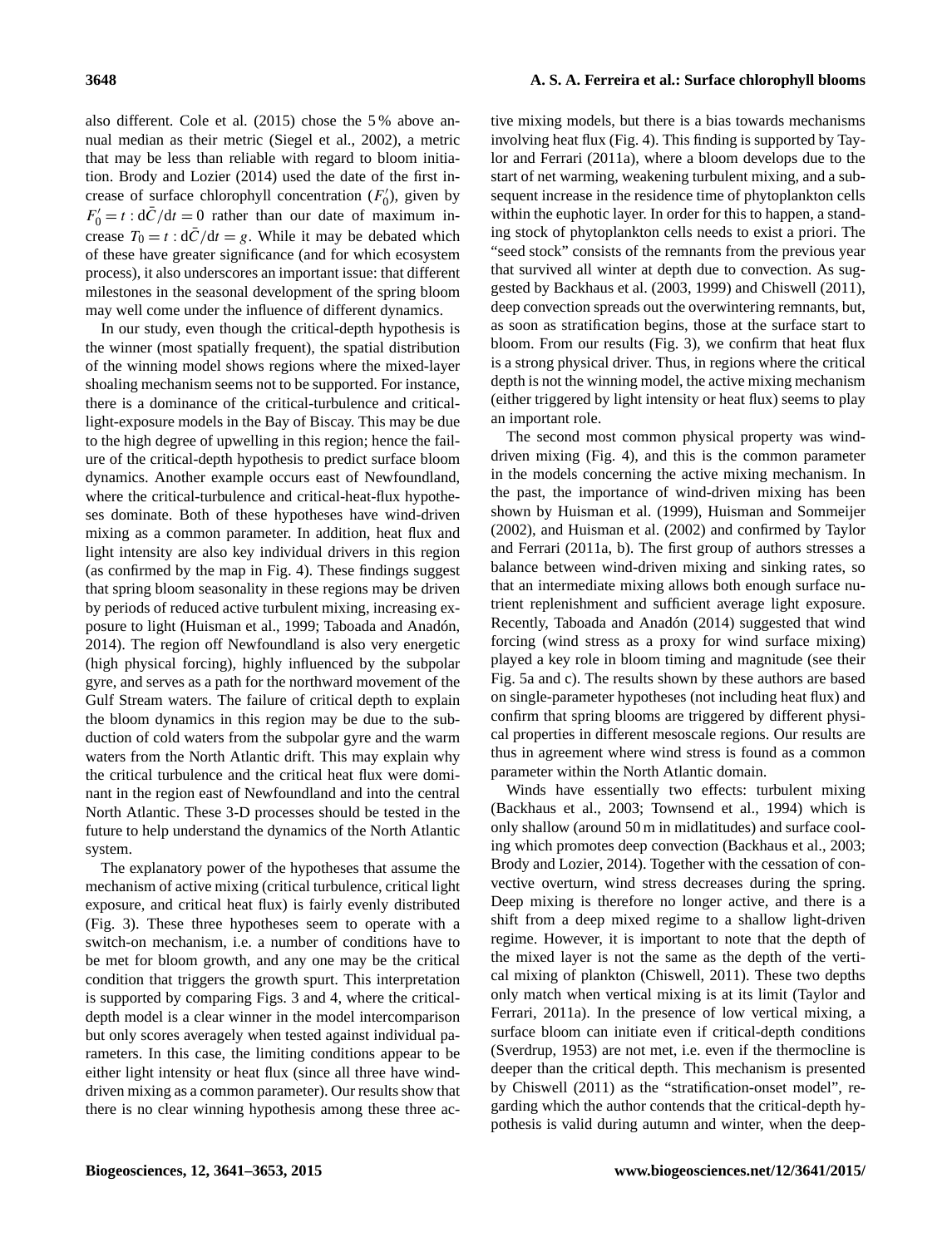ening thermocline may suppress production due to the downward mixing of plankton, but not in spring, since the upper layers are not well mixed in plankton. The model is consistent with the findings by [Taylor and Ferrari](#page-12-5) [\(2011a\)](#page-12-5), in which surface stratification results from the cessation of convective overturn and low wind stress. In our study, we show that the critical-depth hypothesis is still valuable for predicting phytoplankton spring surface blooms in the North Atlantic.

Our findings, however, are underlain by assumptions that are worth considering. Firstly, we based the critical-depth hypothesis on Sverdrup's classical theory, thus only accounting for  $L_H$ . This makes the model inherently simpler. The other three hypotheses use two parameters separately and are therefore somewhat handicapped (higher penalty due to higher number of parameters) when compared to the critical depth. We believe that this type of study would improve if similar combinations were found for the remaining hypotheses: critical turbulence, critical light exposure, and critical heat flux. For this reason, we tried to use a two-parameter approach (considering  $H'$  and  $L'$  separately) for the criticaldepth hypothesis, so that the four models would have the same number of parameters and the AICc weights would thus be comparable. The critical depth explained by  $L'_H$  alone showed itself to be inherently superior (with a much stronger signal) than the combined  $H$  and  $L$  model; thus, we chose to keep our interpretation of the critical-depth hypothesis using  $L_H$ . This underscores the point that physical reasoning can significantly improve in improving model predictions.

Secondly, we recognise that our study assumes that the same mechanism predicts surface bloom timing at a given location for the entire time frame (from 1998 to 2010). However, it is conceivable that different mechanisms may be best predictors in different years. Considering the high variability in the spatial distribution of the models (Fig. [3\)](#page-5-2), it is reasonable to expect a similar high temporal variability. In the same way we observe that different mechanisms dominate in different regions; intuitively, one can assume that different mechanisms will also dominate in different years. Indeed, given the scatter in winning models, it is entirely conceivable that bloom timing is governed by a limiting factor and that multiple conditions have to be met, any one of which may be the trigger in any given year or location.

Thirdly, we also recognise that our study fails to assess top-down mechanisms. A key hypothesis that has been attempted by [Brody and Lozier](#page-10-22) [\(2014\)](#page-10-22) is the dilution– recoupling hypothesis [\(Behrenfeld,](#page-10-4) [2010\)](#page-10-4). [Brody and Lozier](#page-10-22) [\(2014\)](#page-10-22) found very little correspondence between seasonal thermocline increases and integrated chlorophyll increases. However, as they noted, in order to successfully study this hypothesis, one would require temporally and spatially distributed data on grazing pressure and encounter rates between grazers and phytoplankton. Since such highly resolved data sets are not available, top-down mechanisms cannot be properly assessed at this time.

#### **5 Conclusions**

The complexity of spring bloom dynamics in the North Atlantic has been discussed since [Sverdrup](#page-12-3) [\(1953\)](#page-12-3) published the "critical-depth hypothesis". The discussion took a different direction when [Behrenfeld](#page-10-4) [\(2010\)](#page-10-4) suggested a topdown control of the phytoplankton seasonal cycle with the "dilution–recoupling hypothesis". Various studies followed the same line of thought [\(Behrenfeld et al.,](#page-10-10) [2013a,](#page-10-10) [b,](#page-10-25) [c;](#page-10-26) [Irigoien et al.,](#page-11-17) [2005\)](#page-11-17). However, bottom-up factors are still the most studied [\(Huisman et al.,](#page-11-11) [1999;](#page-11-11) [Siegel et al.,](#page-11-10) [2002;](#page-11-10) [Taylor and Ferrari,](#page-12-5) [2011a;](#page-12-5) [Townsend et al.,](#page-12-2) [1994\)](#page-12-2), especially because data are more readily available than for top-down factors. All these theories (Fig. [1\)](#page-2-0) are not necessarily contradictory. Instead, each one adds a missing element necessary to fully understand spring bloom dynamics [\(Lindemann and](#page-11-9) [St John,](#page-11-9) [2014\)](#page-11-9). Even though satellite observations have provided great insight over the last decades, the picture is still one of complexity. Our study thus confirms that a single hypothesis for what drives a North Atlantic spring bloom may be too simplistic.

A consensus is yet to be reached regarding the onset of spring phytoplankton blooms in the North Atlantic. Every theory published in the literature claims to best predict the timing of the spring bloom. However, one cannot adopt a single hypothesis simply because all of the theories seem to apply, either on shorter temporal or spatial scales. By revisiting four of the main hypotheses on the subject, we are able to confirm that phytoplankton surface bloom dynamics in the highly variable North Atlantic are far too complex to be driven by the same mechanism in all places and in all years. We show that, in terms of bottom-up processes alone, there is a dominant physical mechanism (mixed-layer shoaling) that best predicts the growing phase of North Atlantic phytoplankton blooms on the mesoscale. However, some regions show coherent patterns, supporting the idea that there are distinct physical phenomena driving spring surface blooms rather than a single one. We believe these findings to be relevant to the ongoing discussion on North Atlantic bloom onset.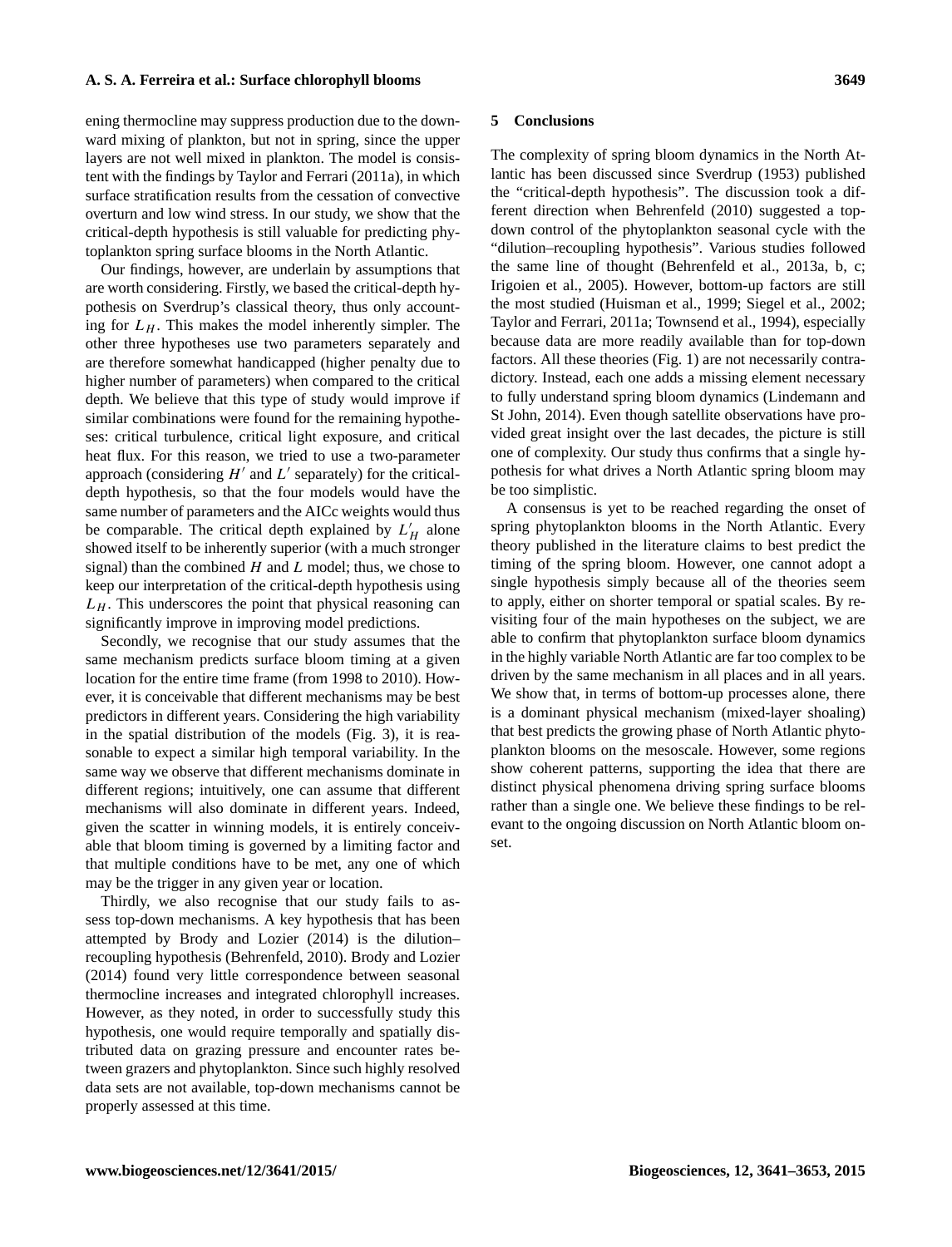# <span id="page-9-0"></span>**Appendix A:**



**Figure A1.** Akaike weights of the selected model for each 0.25◦ pixel, as in Fig. [3](#page-5-2) in the main text. Only pixels where the weight of the winner model is higher than 30 % and the bottom depth exceeds 200 m are used in this map.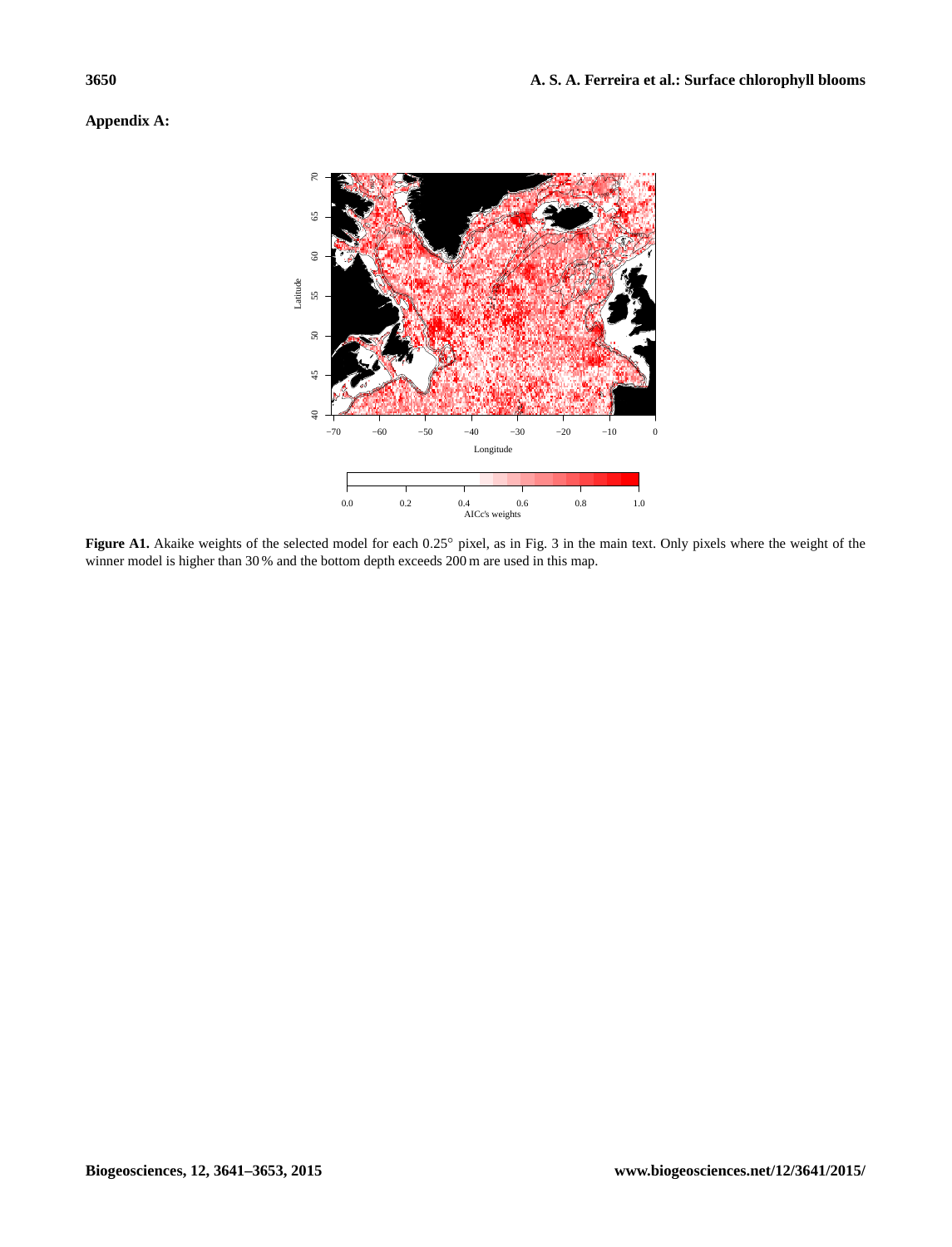*Acknowledgements.* The data outputs from this study can be obtained by contacting A. S. A. Ferreira at asofiaaferreira@gmail.com. GlobColour data were provided by accessing GlobColour's FTP server available at [ftp://ftp.acri.fr/,](ftp://ftp.acri.fr/) supported by EU FP7 MyOcean and ESA GlobColour projects, using ESA ENVISAT MERIS, NASA MODIS and SeaWiFS data. PAR was obtained from the SeaWiFs data centre available at [http://oceancolor.gsfc.nasa.gov/.](http://oceancolor.gsfc.nasa.gov/) MLD was obtained from the Hybrid Coordinate Ocean Model (HYCOM) available at [http://hycom.org/hycom/.](http://hycom.org/hycom/) Wind stress and heat flux were obtained from the Earth System Research Laboratory, Physical Sciences Division, and are available at [http://www.esrl.noaa.gov/psd/data/gridded/tables/daily.html.](http://www.esrl.noaa.gov/psd/data/gridded/tables/daily.html)

This paper is a deliverable of the Nordic Centre for Research on Marine Ecosystems and Resources under Climate Change (NorMER), which is funded by the Norden Top-level Research Initiative sub-programme "Effect Studies and Adaptation to Climate Change". A. W. Visser acknowledges the Danish Council for Strategic Research and its support for the NAACOS project. The research leading to these results has received funding from the European Union 7th Framework Programme (FP7 2007-2013) under grant agreement number 308299 (NACLIM project).

Edited by: C. Robinson

# **References**

- <span id="page-10-17"></span>Akaike, H.: Information theory as an extension of the maximum likelihood principle, Akademiai Kiado, Budapest, 267– 281, 1973.
- <span id="page-10-24"></span>Antoine, D., Andre, J., and Morel, A.: Oceanic primary production 2, Estimation at global scale from satellite (coastal zone color scanner) chlorophyll, Global Biogeochem. Cy., 10, 57–69, 1996.
- <span id="page-10-13"></span>Backhaus, J. O., Wehde, H., Hegseth, E. N., and Kämpf, J.: "Phytoconvection": the role of oceanic convection in primary production, Mar. Ecol.-Prog. Ser., 189, 77–92, 1999.
- <span id="page-10-14"></span>Backhaus, J. O., Hegseth, E. N., Wehde, H., Irigoien, X., Hatten, K., and Logemann, K.: Convection and primary production in winter, Mar. Ecol.-Prog. Ser., 251, 1–14, 2003.
- <span id="page-10-2"></span>Badcock, J. and Merrett, N. R.: Midwater fishes in the eastern North Atlantic – I, Vertical distribution and associated biology in 30 N, 23 W, with developmental notes on certain myctophids, Prog. Oceanogr., 7, 3–58, 1976.
- <span id="page-10-4"></span>Behrenfeld, M. J.: Abandoning Sverdrup's Critical Depth Hypothesis on phytoplankton blooms, Ecology, 91, 977–989, 2010.
- <span id="page-10-10"></span>Behrenfeld, M. J., Boss, E. S., and Banse, K.: Resurrecting the Ecological Underpinnings of Ocean Plankton Blooms, Annu. Rev. Mar. Sci., 6, 16.1–16.28, 2013a.
- <span id="page-10-25"></span>Behrenfeld, M. J., Doney, S. C., Lima, I., Boss, E. S., and Siegel, D. A.: Annual cycles of ecological disturbance and recovery underlying the subarctic Atlantic spring plankton bloom, Global Biogeochem. Cy., 27, 526–540, doi[:10.1002/gbc.20050,](http://dx.doi.org/10.1002/gbc.20050) 2013b.
- <span id="page-10-26"></span>Behrenfeld, M. J., Doney, S. C., Lima, I., Boss, E. S., and Siegel, D. A.: Reply to a comment by Stephen M. Chiswell on: "Annual cycles of ecological disturbance and recovery underlying the subarctic Atlantic spring plankton bloom", edited by: Behrenfeld, M. J., Doney, S. C., Lima, I., Boss, E. S., and Siegel, D. A., Global Biogeochem. Cy., 27, 1294–1296, 2013c.
- <span id="page-10-19"></span>Bleck, R.: An oceanic general circulation model framed in hybrid isopycnic-Cartesian coordinates, Ocean Model., 4, 55–88, 2002.
- <span id="page-10-22"></span>Brody, S. R. and Lozier, M. S.: Changes in dominant mixing length scales as a driver of subpolar phytoplankton bloom initiation in the North Atlantic, Geophys. Res. Lett., 41, 3197–3203, 2014.
- <span id="page-10-8"></span>Brody, S. R., Lozier, M. S., and Dunne, J. P.: A comparison of methods to determine phytoplankton bloom initiation, J. Geophys. Res., 118, 2345–2357, 2013.
- <span id="page-10-18"></span>Burnham, K. P. and Anderson, D. R.: Model selection and multimodel inference: a practical information-theoretic approach, Springer, New York, 2002.
- <span id="page-10-16"></span>Burnham, K. P., Anderson, D. R., and Huyvaert, K. P.: AIC model selection and multimodel inference in behavioral ecology: some background, observations, and comparisons, Behav. Ecol. Sociobiol., 65, 23–35, 2011.
- <span id="page-10-11"></span>Chiswell, S. M.: Annual cycles and spring blooms in phytoplankton: don't abandon Sverdrup completely, Mar. Ecol.-Prog. Ser., 443, 39–50, 2011.
- <span id="page-10-5"></span>Chiswell, S. M., Bradford-Grieve, J., Hadfield, M. G., and Kennan, S. C.: Climatology of surface chlorophyll a, autumn-winter and spring blooms in the southwest Pacific Ocean, J. Geophys. Res.- Oceans, 118, 1003–1018, 2013.
- <span id="page-10-7"></span>Cole, H., Henson, S., Martin, A., and Yool, A.: Mind the gap: The impact of missing data on the calculation of phytoplankton phenology metrics, J. Geophys. Res., 117, C08030, doi[:10.1029/2012JC008249,](http://dx.doi.org/10.1029/2012JC008249) 2012.
- <span id="page-10-15"></span>Cole, H. S., Henson, S., Martin, A. P., and Yool, A.: Basinwide mechanisms for spring bloom initiation: how typical is the North Atlantic?, ICES J. Mar. Sci., fsu239, doi[:10.1093/icesjms/fsu239,](http://dx.doi.org/10.1093/icesjms/fsu239) 2015.
- <span id="page-10-20"></span>Drange, H., Simonsen, K., Environmental, N., and Center, R. S.: Formulation of air-sea fluxes in the ESOP2 version of MICOM, Nansen Environmental and Remote Sensing Center, Norway, 1996.
- <span id="page-10-9"></span>Evans, G. T. and Parslow, J. S.: A model of annual plankton cycles, Biological Oceanography, 3, 327–347, 1985.
- <span id="page-10-21"></span>Evensen, G.: The ensemble Kalman filter: Theoretical formulation and practical implementation, Ocean Dynam., 53, 343–367, 2003.
- <span id="page-10-6"></span>Ferreira, A. S. A., Visser, A. W., MacKenzie, B. R., and Payne, M. R.: Accuracy and precision in the calculation of phenology metrics, J. Geophys. Res.-Oceans, 119, 8438–8453, doi[:10.1002/2014JC010323,](http://dx.doi.org/10.1002/2014JC010323) 2014.
- <span id="page-10-0"></span>Field, C., Behrenfeld, M., Randerson, J., and Falkowski, P.: Primary production of the biosphere: integrating terrestrial and oceanic components, Science, 281, 237–240, 1998.
- <span id="page-10-23"></span>Follows, M. J. and Dutkiewicz, S.: Modeling Diverse Communities of Marine Microbes, Annu. Rev. Mar. Sci., 3, 427–451, 2011.
- <span id="page-10-3"></span>Frajka-Williams, E. and Rhines, P. B.: Physical controls and interannual variability of the Labrador Sea spring phytoplankton bloom in distinct regions, Deep-Sea Res. Pt. I, 57, 541–552, 2010.
- <span id="page-10-1"></span>Gaard, E.: Seasonal abundance and development of Calanus finmarchicus in relation to phytoplankton and hydrography on the Faroe Shelf, ICES J. Mar. Sci., 57, 1605–1611, 2000.
- <span id="page-10-12"></span>Garçon, V. C., Oschlies, A., Doney, S. C., McGillicuddy, D., and Waniek, J.: The role of mesoscale variability on plankton dynamics in the North Atlantic, Deep-Sea Res. Pt. II, 48, 2199–2226, 2001.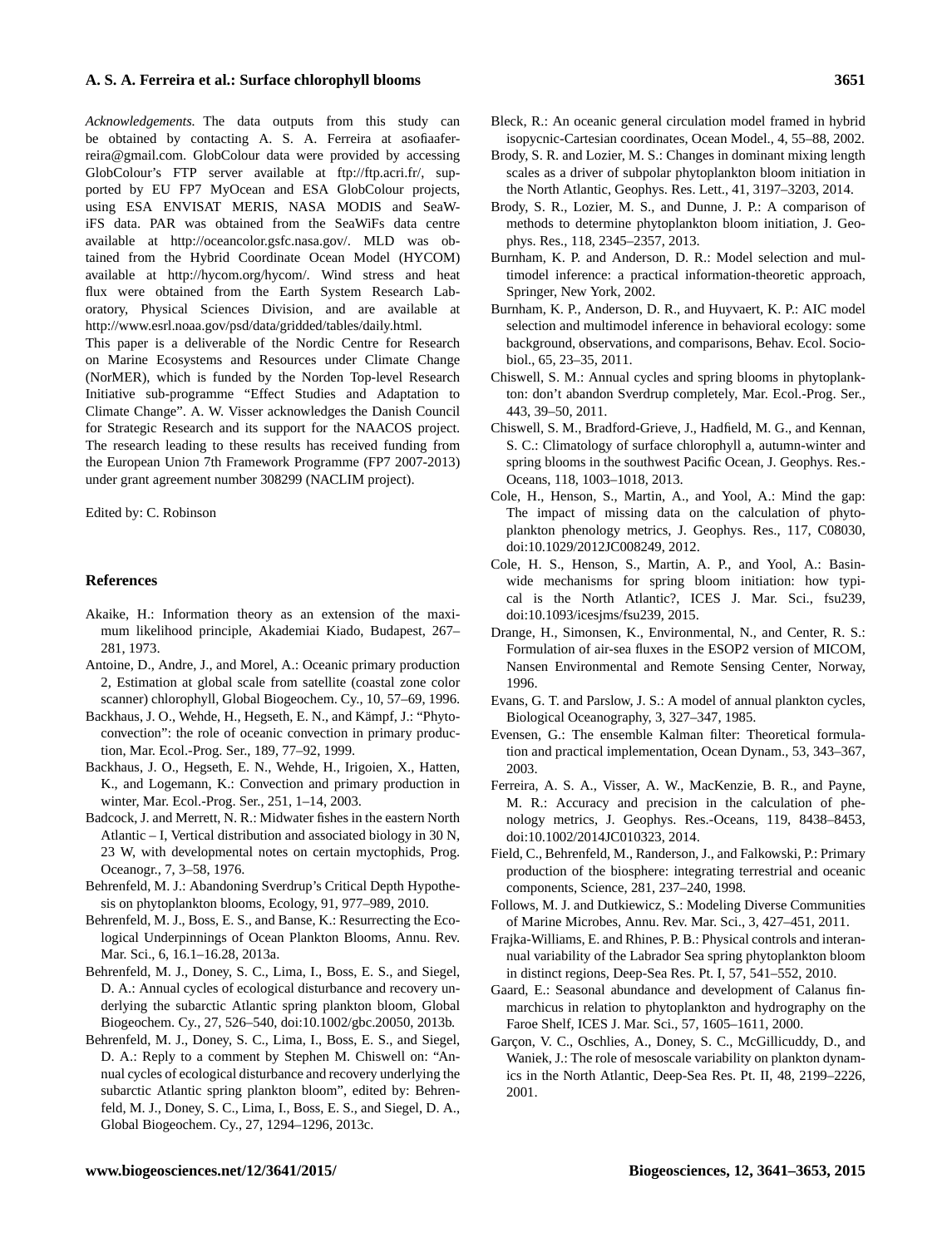- <span id="page-11-3"></span>Gislason, A. and Silva, T.: Abundance, composition, and development of zooplankton in the Subarctic Iceland Sea in 2006, 2007, and 2008, ICES J. Mar. Sci., 69, 1263–1276, 2012.
- <span id="page-11-4"></span>Heath, M. R., Fraser, J. G., Gislason, A., Hay, S. J., Jónasdóttir, S. H., and Richardson, K.: Winter distribution of Calanus finmarchicus in the Northeast Atlantic, ICES J. Mar. Sci., 57, 1628– 1635, 2000.
- <span id="page-11-32"></span>Henson, S. A., Sarmiento, J. L., Dunne, J. P., Bopp, L., Lima, I., Doney, S. C., John, J., and Beaulieu, C.: Detection of anthropogenic climate change in satellite records of ocean chlorophyll and productivity, Biogeosciences, 7, 621–640, doi[:10.5194/bg-7-](http://dx.doi.org/10.5194/bg-7-621-2010) [621-2010,](http://dx.doi.org/10.5194/bg-7-621-2010) 2010.
- <span id="page-11-13"></span>Huisman, J. and Sommeijer, B.: Maximal sustainable sinking velocity of phytoplankton species, Mar. Ecol.-Prog. Ser., 244, 39–48, 2002.
- <span id="page-11-11"></span>Huisman, J., Oostveen, P. V., and Weissing, F. J.: Critical Depth and Critical Turbulence: Two Different Mechanisms for the Development of Phytoplankton Blooms, Limnol. Oceanogr., 44, 1781– 1787, 1999.
- <span id="page-11-12"></span>Huisman, J., Arrayás, M., Ebert, U., and Sommeijer, B.: How Do Sinking Phytoplankton Species Manage to Persist?, Am. Nat., 159, 245–254, 2002.
- <span id="page-11-24"></span>Hunke, E. and Dukowicz, J.: An elastic-viscous-plastic model for sea ice dynamics, J. Phys. Oceanogr., 27, 1849–1867, 1997.
- <span id="page-11-17"></span>Irigoien, X., Flynn, K., and Harris, R.: Phytoplankton blooms: a "loophole" in microzooplankton grazing impact?, J. Plankton Res., 27, 313–321, 2005.
- <span id="page-11-22"></span>Irwin, A. J., Nelles, A. M., and Finkel, Z. V.: Phytoplankton niches estimated from field data, Limnol. Oceanogr., 57, 787–797, 2012.
- <span id="page-11-21"></span>Kahru, M., Brotas, V., Manzano-Sarabia, M., and Mitchell, B.: Are phytoplankton blooms occurring earlier in the Arctic?, Glob. Change Biol., 17, 1733–1739, 2011.
- <span id="page-11-27"></span>Kalnay, E., Kanamitsu, M., Kistler, R., Collins, W., Deaven, D., Gandin, L., Iredell, M., Saha, S., White, G., and Woollen, J.: The NCEP/NCAR 40-year reanalysis project, B. Am. Meteorol. Soc., 77, 437–471, 1996.
- <span id="page-11-6"></span>Lévy, M., Lehahn, Y., André, J.-M., Mémery, L., Loisel, H., and Heifetz, E.: Production regimes in the northeast Atlantic: A study based on Sea-viewing Wide Field-of-view Sensor (SeaWiFS) chlorophyll and ocean general circulation model mixed layer depth, J. Geophys. Res.-Oceans, 110, C07S10, doi[:10.1029/2004JC002771,](http://dx.doi.org/10.1029/2004JC002771) 2005.
- <span id="page-11-9"></span>Lindemann, C. and St John, M.: A seasonal diary of phytoplankton in the North Atlantic, Front. Mar. Sci., 1, 1–6, 2014.
- <span id="page-11-0"></span>Longhurst, A.: Seasonal cycles of pelagic production and consumption, Prog. Oceanogr., 36, 77–167, 1995.
- <span id="page-11-30"></span>Longhurst, A., Sathyendranath, S., Platt, T., and Caverhill, C.: An estimate of global primary production in the ocean from satellite radiometer data, J. Plankton Res., 17, 1245–1271, 1995.
- <span id="page-11-14"></span>Mahadevan, A., D'Asaro, E., Lee, C., and Perry, M. J.: Eddy-Driven Stratification Initiates North Atlantic Spring Phytoplankton Blooms, Science, 337, 54–58, 2012.
- <span id="page-11-19"></span>Maritorena, S., Siegel, D. A., and Peterson, A. R.: Optimization of a semianalytical ocean color model for global-scale applications, Appl. Optics, 41, 2705–2714, 2002.
- <span id="page-11-20"></span>Maritorena, S., d'Andon, O. H. F., Mangin, A., and Siegel, D. A.: Merged satellite ocean color data products using a bio-optical

model: Characteristics, benefits and issues, Remote Sens. Environ., 114, 1791–1804, 2010.

- <span id="page-11-1"></span>Martinez, E., Antoine, D., D'Ortenzio, F., and de Boyer Montegut, C.: Phytoplankton spring and fall blooms in the North Atlantic in the 1980s and 2000s, J. Geophys. Res., 116, C11029, doi[:10.1029/2010JC006836,](http://dx.doi.org/10.1029/2010JC006836) 2011.
- <span id="page-11-29"></span>McCain, C., Hooker, S., Feldman, G., and Bontempi, P.: Satellite data for ocean biology, biogeochemistry, and climate research, Eos Trans. Amer. Geophys. Union, 87, 337–343, 2006.
- <span id="page-11-15"></span>McGillicuddy, D. J., Anderson, L. A., Bates, N. R., Bibby, T., Buesseler, K. O., Carlson, C. A., Davis, C. S., Ewart, C., Falkowski, P. G., and Goldthwait, S. A.: Eddy/wind interactions stimulate extraordinary mid-ocean plankton blooms, Science, 316, 1021– 1026, 2007.
- <span id="page-11-5"></span>Pauly, D., Trites, A., Capuli, E., and Christensen, V.: Diet composition and trophic levels of marine mammals, ICES J. Mar. Sci., 55, 467–481, 1998.
- <span id="page-11-25"></span>Petrenko, D., Pozdnyakov, D., Johannessen, J., Counillon, F., and Sychov, V.: Satellite-derived multi-year trend in primary production in the Arctic Ocean, Int. J. Remote Sens., 34, 3903–3937, 2013.
- <span id="page-11-18"></span>Platt, T., Bird, D. F., and Sathyendranath, S.: Critical depth and marine primary production, P. Roy. Soc. Lond. B Bio., 246, 205– 217, 1991.
- <span id="page-11-7"></span>Platt, T., Fuentes-Yaco, C., and Frank, K. T.: Marine ecology: Spring algal bloom and larval fish survival, Nature, 423, 398– 399, 2003.
- <span id="page-11-2"></span>Platt, T., Sathyendranath, S., White, G., Fuentes-Yaco, C., Zhai, L., Devred, E., and Tang, C.: Diagnostic Properties of Phytoplankton Time Series from Remote Sensing, Estuar. Coast., 33, 428–439, 2010.
- <span id="page-11-33"></span>Racault, M.-F., Le Quéré, C., Buitenhuis, E., Sathyendranath, S., and Platt, T.: Phytoplankton phenology in the global ocean, Ecol. Indic., 14, 152–163, 2012.
- <span id="page-11-16"></span>Rolinski, S., Horn, H., Petzoldt, T., and Paul, L.: Identifying cardinal dates in phytoplankton time series to enable the analysis of long-term trends, Oecologia, 153, 997–1008, 2007.
- <span id="page-11-23"></span>Sakov, P., Counillon, F., Bertino, L., Lisæter, K. A., Oke, P. R., and Korablev, A.: TOPAZ4: an ocean-sea ice data assimilation system for the North Atlantic and Arctic, Ocean Sci., 8, 633–656, doi[:10.5194/os-8-633-2012,](http://dx.doi.org/10.5194/os-8-633-2012) 2012.
- <span id="page-11-8"></span>Sasaoka, K., Chiba, S., and Saino, T.: Climatic forcing and phytoplankton phenology over the subarctic North Pacific from 1998 to 2006, as observed from ocean color data, Geophys. Res. Lett., 38, L15609, doi[:10.1029/2011GL048299,](http://dx.doi.org/10.1029/2011GL048299) 2011.
- <span id="page-11-31"></span>Sathyendranath, S., Cota, G., Stuart, V., Maass, H., and Platt, T.: Remote sensing of phytoplankton pigments: A comparison of empirical and theoretical approaches, Int. J. Remote Sens., 22, 249–273, 2001.
- <span id="page-11-28"></span>Sharples, J., Ross, O., Scott, B., Greenstreet, S., and Fraser, H.: Inter-annual variability in the timing of stratification and the spring bloom in the North-western North Sea, Cont. Shelf Res., 26, 733–751, 2006.
- <span id="page-11-10"></span>Siegel, D. A., Doney, S. C., and Yoder, J. A.: The North Atlantic Spring Phytoplankton Bloom and Sverdrup's Critical Depth Hypothesis, Science, 296, 730–733, 2002.
- <span id="page-11-26"></span>Simpson, J., Crisp, D., and Hearn, C.: The shelf-sea fronts: Implications of their existence and behaviour [and discussion], Philos. T. R. Soc. A, 302, 531–546, 1981.